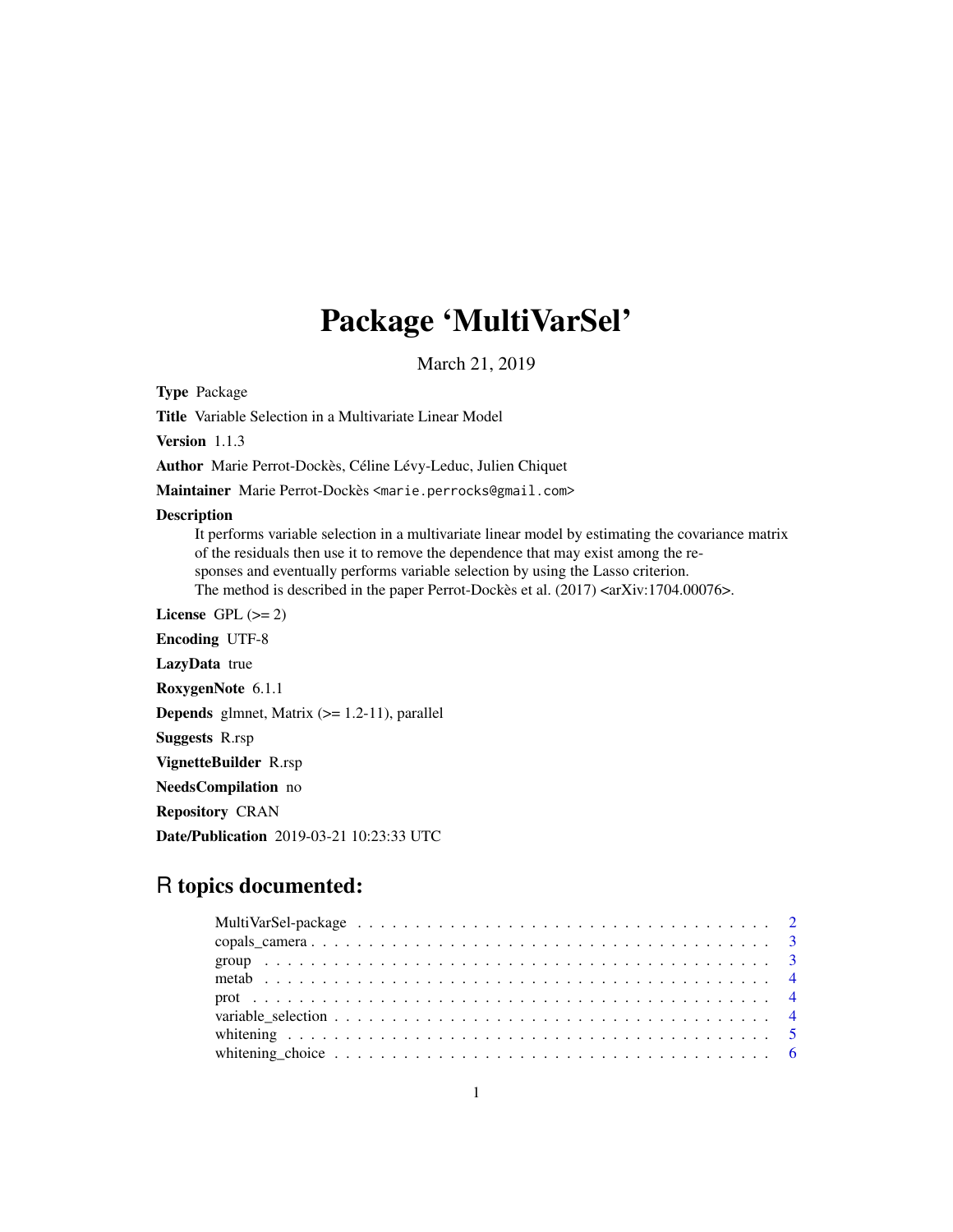<span id="page-1-0"></span>

| Index |  |
|-------|--|
|       |  |

MultiVarSel-package *Package*

#### **Description**

MultiVarSel consists of four functions: "whitening.R", "whitening\_test.R", "whitening\_choice.R" and "variable\_selection.R". For further information on how to use these functions, we refer the reader to the vignette of the package.

#### Details

This package consists of four functions: "whitening.R", "whitening\_test.R", "whitening\_choice.R" and "variable\_selection.R". For further information on how to use these functions, we refer the reader to the vignette of the package.

#### Author(s)

Marie Perrot-Dockes, Celine Levy-Leduc, Julien Chiquet Maintainer: Marie Perrot-Dockes <marie.perrocks@gmail.com>

#### References

M. Perrot-Dockes et al. "A multivariate variable selection approach for analyzing LC-MS metabolomics data", arXiv:1704.00076

#### Examples

```
data("copals_camera")
Y <- scale(Y[, 1:50])
X \leftarrow \text{model_matrix}(\sim \text{group} + \emptyset)residuals <- lm(as.matrix(Y) ~ X - 1)$residuals
S12_inv <- whitening(residuals, "AR1", pAR = 1, qMA = 0)
Frequencies <- variable_selection(
  Y = Y, X = X,
  square_root_inv_hat_Sigma = S12_inv,
  nb_{\text{rep}}li = 10, nb_{\text{cores}} = 1, pa_{\text{r}} = FALSE
)
## Not run:
# Parallel computing
require(doMC)
registerDoMC(cores=4)
Freqs <- variable_selection(Y,X,square_root_inv_hat_Sigma,
                      nb_repli=10,parallel=TRUE,nb.cores=4)
```
## End(Not run)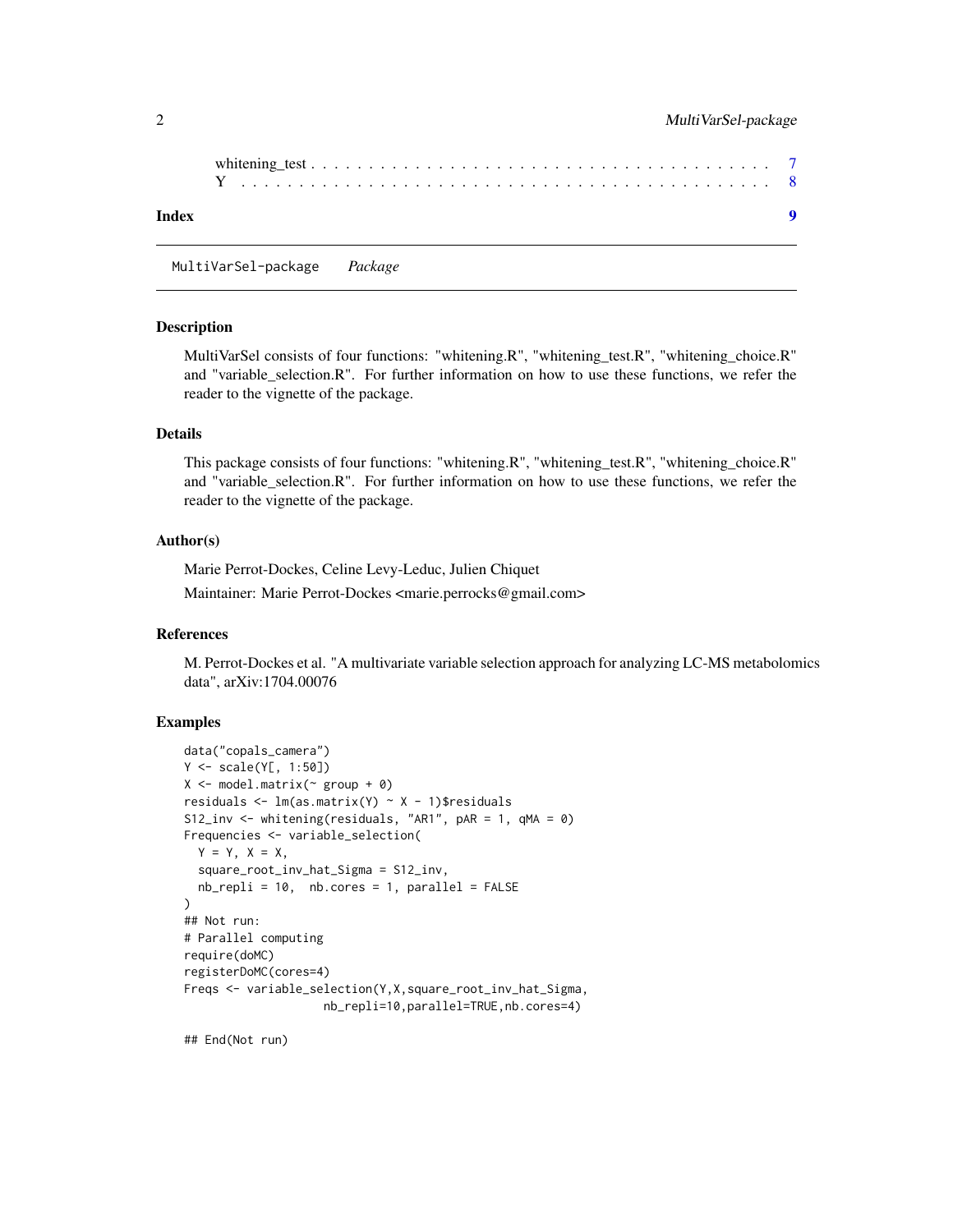<span id="page-2-0"></span>copals\_camera *Copals data*

#### Description

A Liquid Chromatography Mass Spectrometry dataset made of African copals samples.

#### Usage

```
data("copals_camera")
```
#### Format

It containes Y a data frame with 30 observations on 1019 variables and group a qualitative variable indicating the type of tree each row of Y is.

#### References

M. Perrot-Dockes et al. "A multivariate variable selection approach for analyzing LC-MS metabolomics data", arXiv:1704.00076 <https://arxiv.org/pdf/1704.00076.pdf>

#### Examples

data(copals\_camera)

| group | This is a qualitative variable indicating the type of tree each row of Y |
|-------|--------------------------------------------------------------------------|
|       |                                                                          |

#### Description

This is a qualitative variable indicating the type of tree each row of Y is.

#### Author(s)

Marie Perrot-Dockes <marie.perrot-dockes@agroparistech.fr>

#### References

<https://arxiv.org/pdf/1704.00076.pdf>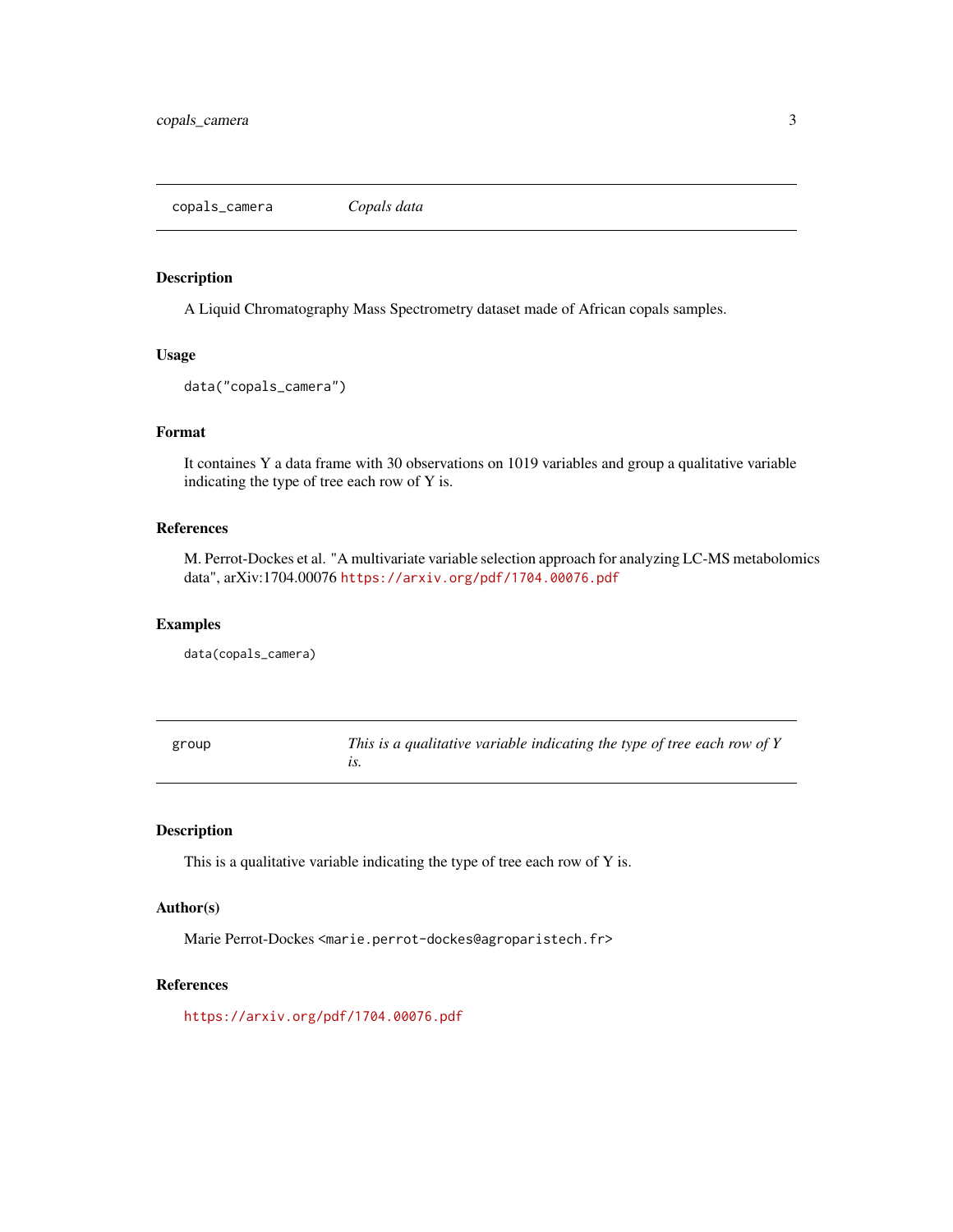<span id="page-3-0"></span>metab *This is a dataset containing the abundance of 199 metabolites from 9 seeds samples just after germination. The temperature of seed maturation vary between the different seeds.*

#### Description

This is a dataset containing the abundance of 199 metabolites from 9 seeds samples just after germination. The temperature of seed maturation vary between the different seeds.

#### Author(s)

Marie Perrot-Dockes <marie.perrot-dockes@agroparistech.fr>

| prot | This is a dataset containing the abundance of 724 proteins from 9  |
|------|--------------------------------------------------------------------|
|      | seeds samples just after germination. The temperature of seed mat- |
|      | <i>uration vary between the different seeds.</i>                   |

#### Description

This is a dataset containing the abundance of 724 proteins from 9 seeds samples just after germination. The temperature of seed maturation vary between the different seeds.

#### Author(s)

Marie Perrot-Dockes <marie.perrot-dockes@agroparistech.fr>

| variable_selection | This function allows the user to select the most relevant variables     |
|--------------------|-------------------------------------------------------------------------|
|                    | thanks to the estimation of their selection frequencies obtained by the |
|                    | stability selection approach.                                           |

#### Description

This function allows the user to select the most relevant variables thanks to the estimation of their selection frequencies obtained by the stability selection approach.

#### Usage

```
variable_selection(Y, X, square_root_inv_hat_Sigma, nb_repli = 1000,
 parallel = FALSE, nb.cores = 1)
```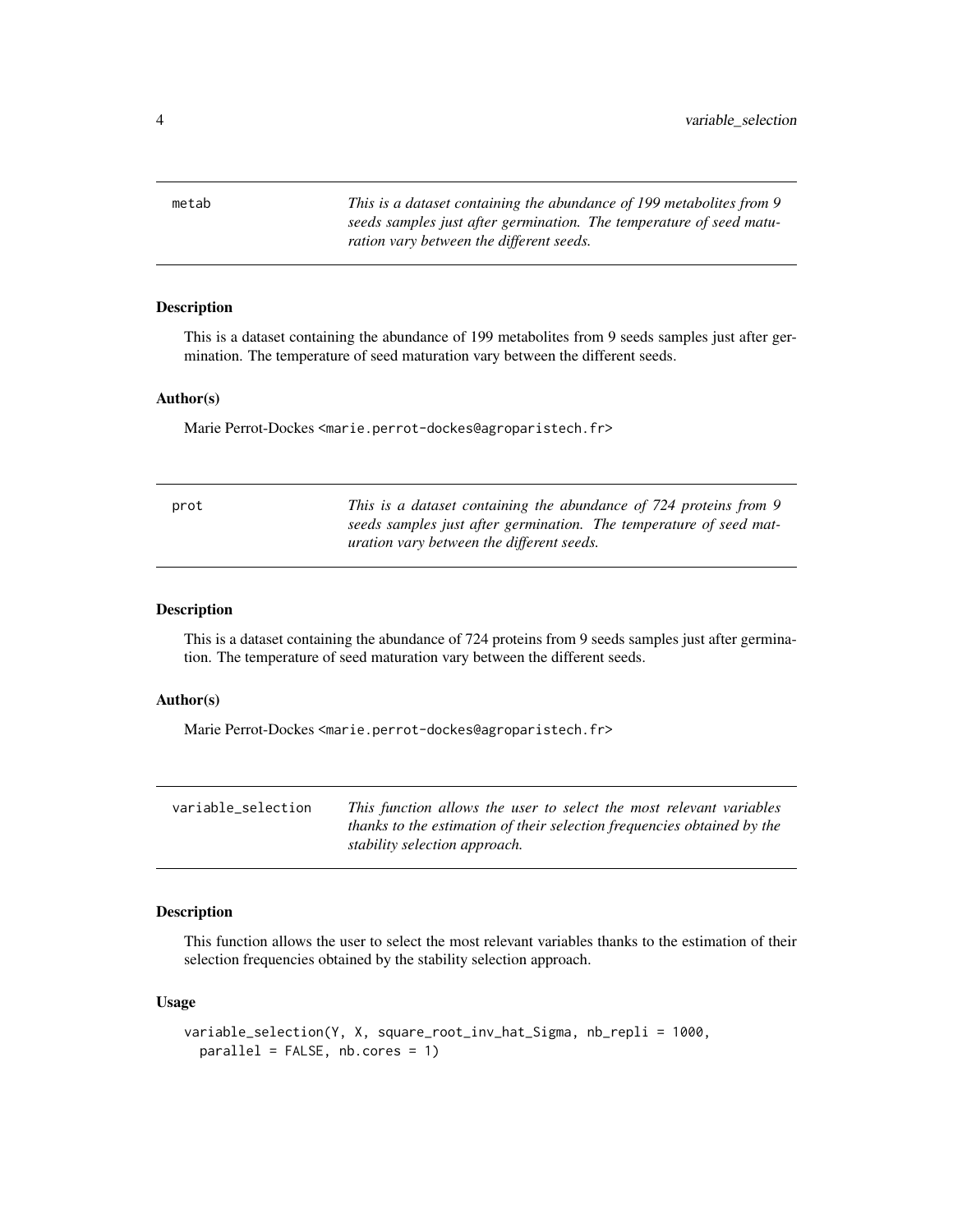#### <span id="page-4-0"></span>whitening 5

#### Arguments

| Y                         | a response matrix                                                                                                                                |
|---------------------------|--------------------------------------------------------------------------------------------------------------------------------------------------|
| X                         | a matrix of covariables                                                                                                                          |
| square_root_inv_hat_Sigma |                                                                                                                                                  |
|                           | Estimation of the inverse of the square root of the covariance matrix of each row<br>of the residuals matrix obtained by the whitening function. |
| nb_repli                  | numerical, number of replications in the stability selection                                                                                     |
| parallel                  | logical, if TRUE then a parallelized version of the code is used                                                                                 |
| nb.cores                  | numerical, number of cores used                                                                                                                  |

#### Value

A data frame containing the selection frequencies of the different variables obtained by the stability selection, the corresponding level in the design matrix and the associated column of the observations matrix.

#### Examples

```
data("copals_camera")
Y <- scale(Y[, 1:50])
X \leftarrow \text{model.matrix}(\sim \text{group} + \emptyset)residuals \leq lm(as.matrix(Y) \sim X - 1)$residuals
S12_inv <- whitening(residuals, "AR1", pAR = 1, qMA = 0)
Frequencies <- variable_selection(
  Y = Y, X = X,square_root_inv_hat_Sigma = S12_inv,
  nb_{\text{repli}} = 10, nb_{\text{cores}} = 1, parallel = FALSE\mathcal{L}
```
whitening *This function provides an estimation of the inverse of the square root of the covariance matrix of each row of the residuals matrix.*

#### Description

This function provides an estimation of the inverse of the square root of the covariance matrix of each row of the residuals matrix.

#### Usage

```
whitening(residuals, typeDep, pAR = 1, qMA = 0)
```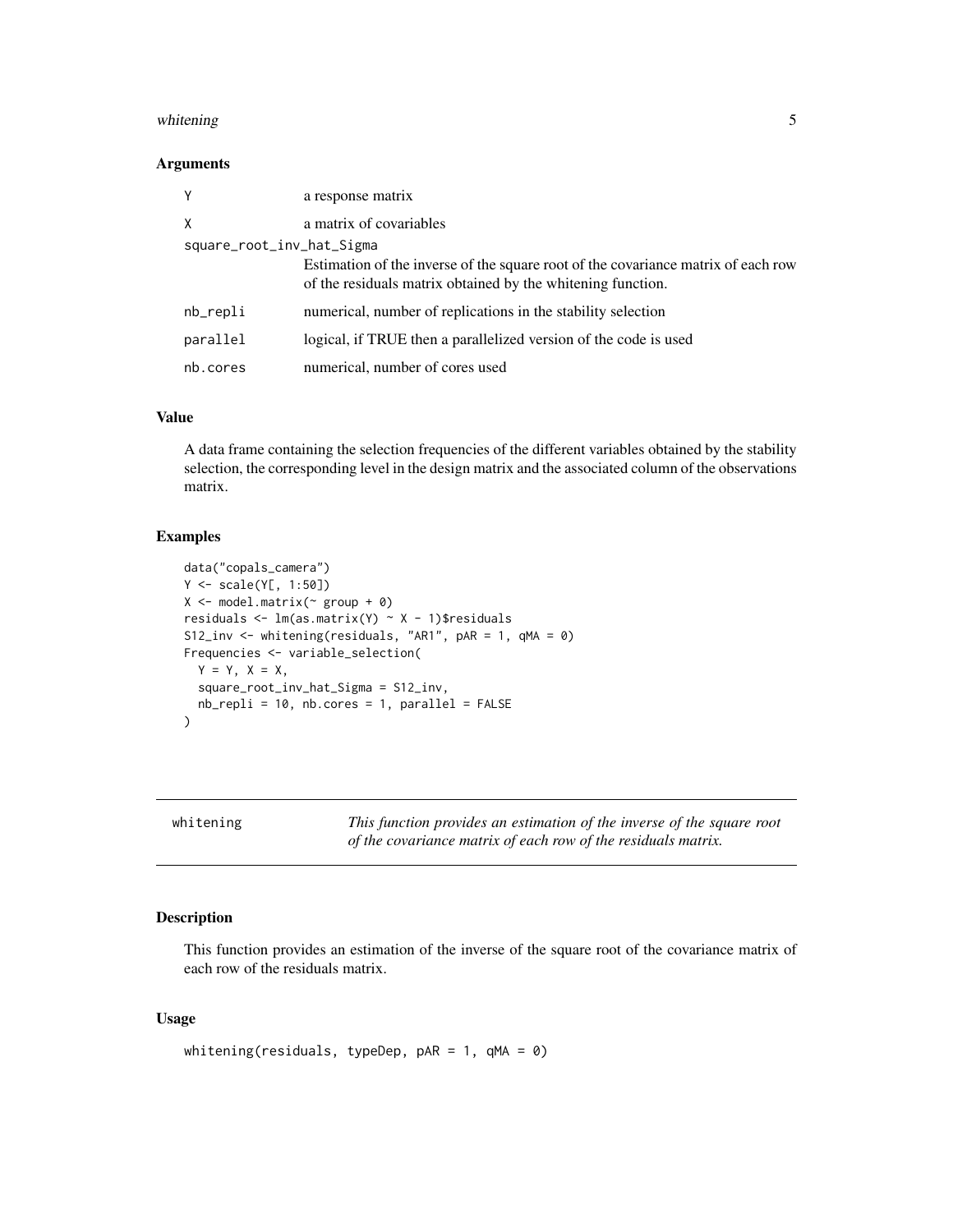#### <span id="page-5-0"></span>Arguments

| residuals | the residuals matrix obtained by fitting a linear model to each column of the<br>response matrix as if they were independent |
|-----------|------------------------------------------------------------------------------------------------------------------------------|
| typeDep   | character in $c("AR1", "ARMA", "nonparam")$ defining which type of depen-<br>dence to use                                    |
| pAR       | numerical, only use if typeDep = "ARMA", the parameter p for the $ARMA(p,$<br>q) process                                     |
| qMA       | numerical, only use if typeDep = "ARMA", the parameter q for the $ARMA(p,$<br>q) process                                     |

#### Value

It returns the estimation of the inverse of the square root of the covariance matrix of each row of the residuals matrix.

## Examples

```
data(copals_camera)
Y <- scale(Y[, 1:100])
X <- model.matrix(~ group + 0)
residuals <- lm(as.matrix(Y) ~ X - 1)$residuals
whitening(residuals, "AR1")
```

| whitening_choice | This function helps to choose the best whitening strategy among the |
|------------------|---------------------------------------------------------------------|
|                  | following types of dependence modellings: AR1, ARMA, non para-      |
|                  | metric and without any whitening.                                   |

### Description

This function helps to choose the best whitening strategy among the following types of dependence modellings: AR1, ARMA, non parametric and without any whitening.

#### Usage

```
whitening_choice(residuals, typeDeps = "AR1", pAR = 1, qMA = 0,
  threshold = 0.05)
```
#### Arguments

| residuals | the residuals matrix obtained by fitting a linear model to each column of the<br>response matrix as if they were independent     |
|-----------|----------------------------------------------------------------------------------------------------------------------------------|
| typeDeps  | character in c("AR1", "ARMA", "nonparam", "no_whitening") defining which<br>dependence structure to use to whiten the residuals. |
| pAR       | numerical, only use if typeDep = "ARMA", the parameter p for the $ARMA(p,$<br>q) process                                         |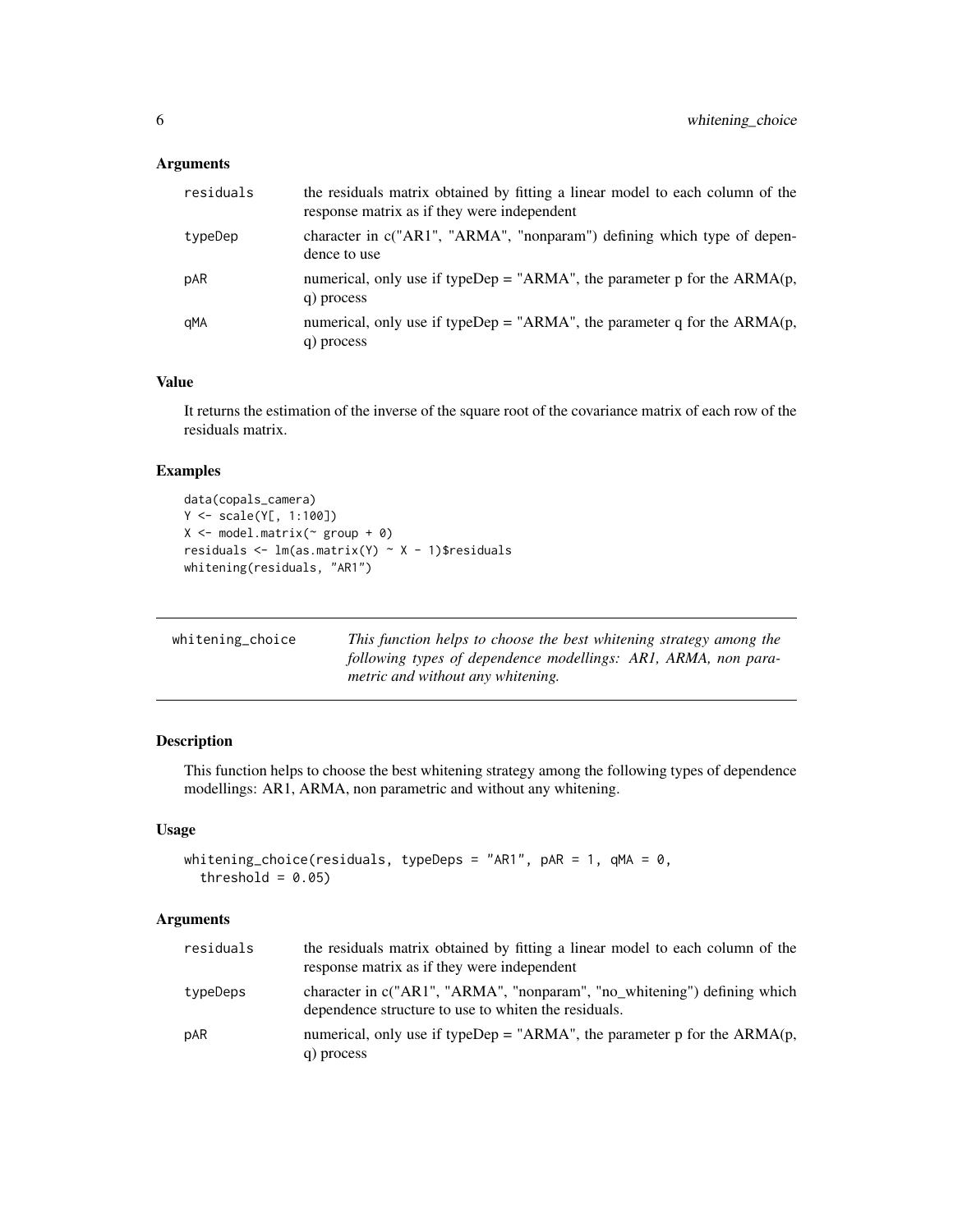<span id="page-6-0"></span>

| aMA       | numerical, only use if typeDep = "ARMA", the parameter q for the $ARMA(p,$ |
|-----------|----------------------------------------------------------------------------|
|           | q) process                                                                 |
| threshold | significance level of the test                                             |

#### Value

It provides a table giving the p-values for the different whitening tests applied to the residuals multiplied on the right by the inverse of the square root of the estimated covariance matrix. If the p-value is small (in general smaller than 0.05) it means that the hypothesis that each row of the residuals "whitened" matrix is a white noise, is rejected.

#### Examples

```
data(copals_camera)
Y <- scale(Y[, 1:100])
X <- model.matrix(~ group + 0)
residuals <- lm(as.matrix(Y) ~ X - 1)$residuals
whitening_choice(residuals, c("AR1", "nonparam", "ARMA", "no_whitening"),
  pAR = 1, qMA = 1)
```

| whitening_test | This function provides the p-value of an adaptation of the Portmanteau     |
|----------------|----------------------------------------------------------------------------|
|                | statistic to test if there is some dependence in the rows of the residuals |
|                | matrix given as an argument of the function.                               |
|                |                                                                            |

#### Description

This function provides the p-value of an adaptation of the Portmanteau statistic to test if there is some dependence in the rows of the residuals matrix given as an argument of the function.

#### Usage

```
whitening_test(residuals)
```
#### Arguments

residuals the residuals matrix obtained by fitting a linear model to each column of the response matrix as if they were independent

#### Value

the p-value of a whitening test. If the p-value is small (generally smaller than 0.05) it means that the hypothesis that each row of the residuals matrix is a white noise, is rejected.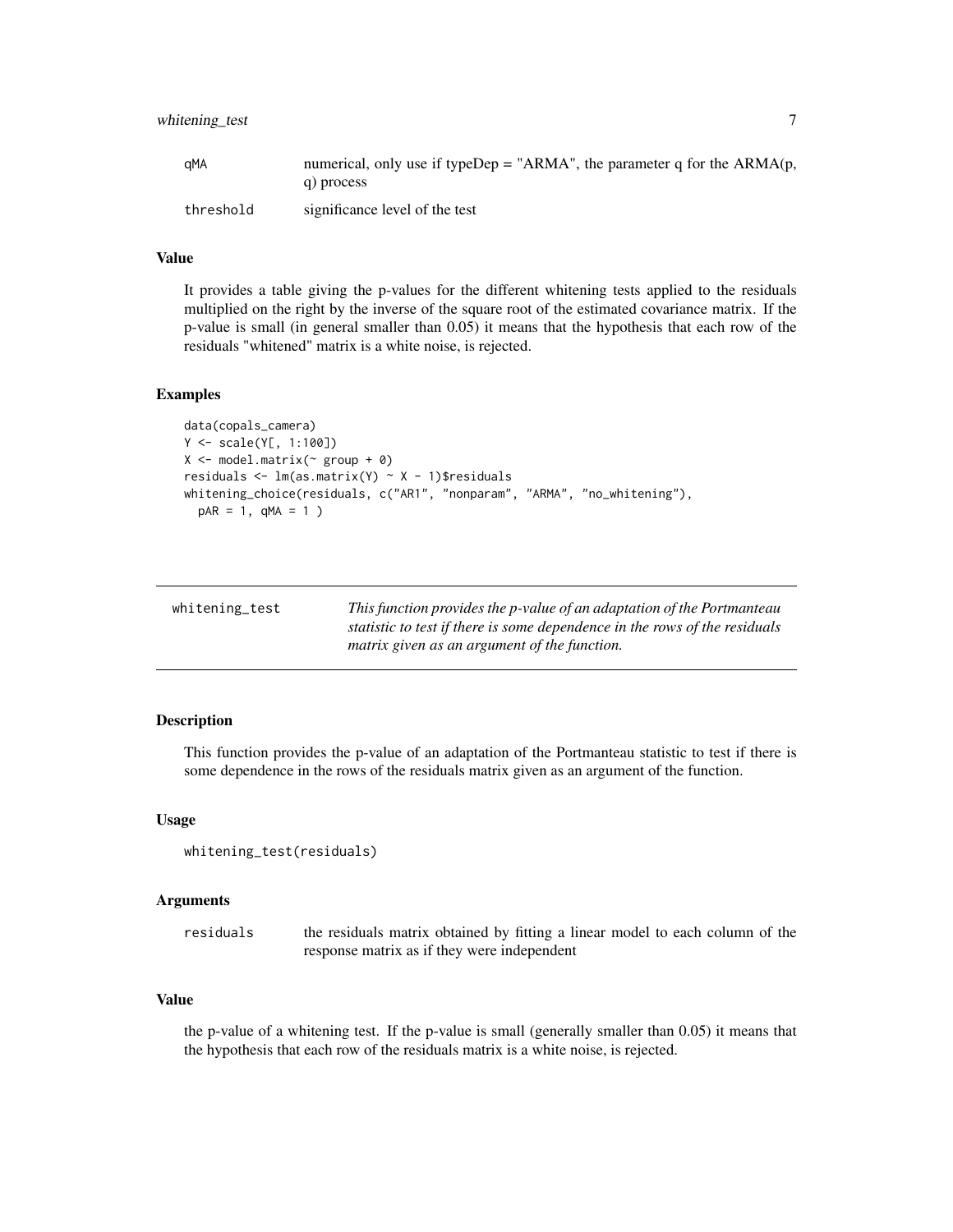## <span id="page-7-0"></span>Examples

```
data(copals_camera)
Y <- scale(Y[, 1:100])
X \leftarrow \text{model.matrix}(\sim \text{group} + \emptyset)residuals <- lm(as.matrix(Y) ~ X - 1)$residuals
whitening_test(residuals)
```

Y *This is a metabolomic dataset from 30 copals samples of trees coming from Africa*

#### Description

This is a metabolomic dataset from 30 copals samples of trees coming from Africa

#### Author(s)

Marie Perrot-Dockes <marie.perrot-dockes@agroparistech.fr>

## References

<https://arxiv.org/pdf/1704.00076.pdf>